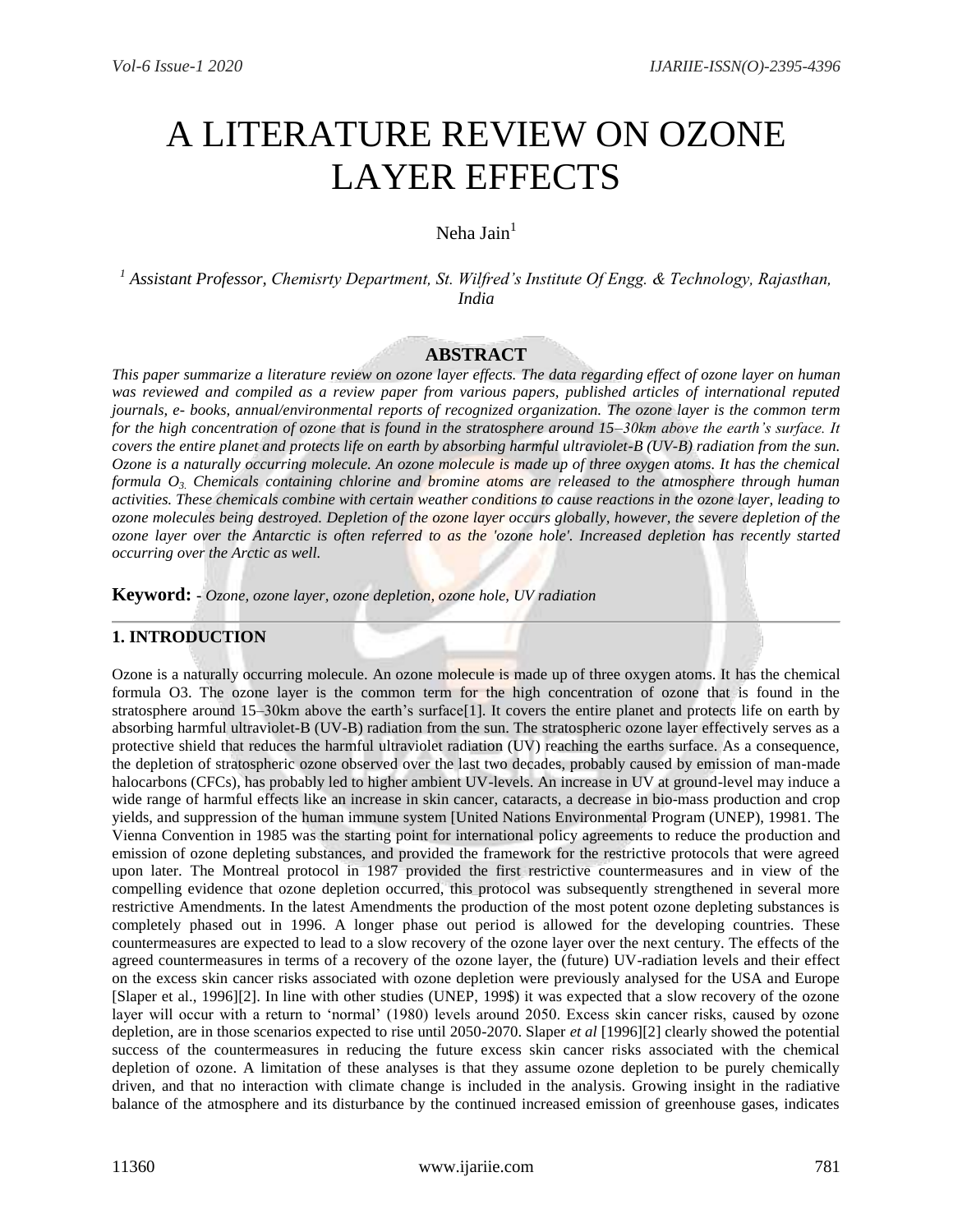cooling of the stratosphere and a change in dynamical processes. These changes can have implications for the ozone levels on itself and furthermore they can interact with the chemical break down processes. Until recently, risk assessments did not account for this link between ozone layer morphology and dynamical processes initiated by climate change.

#### **2. OZONE**

Sivasakthivel.T *et al* says that Without ozone, life on Earth would not have evolved in the way it has. The first stage of single cell organism development requires an oxygen-free environment. This type of environment existed on earth over 3000 million years ago. As the primitive forms of plant life multiplied and evolved, they began to release minute amounts of oxygen through the photosynthesis reaction (which converts carbon dioxide into oxygen) [3]. The buildup of oxygen in the atmosphere led to the formation of the ozone layer in the upper atmosphere or stratosphere. This layer filters out incoming radiation in the "cell-damaging" ultraviolet (UV) part of the spectrum. Thus with the development of the ozone layer came the formation of more advanced life forms. Ozone is a form of oxygen. The oxygen we breathe is in the form of oxygen molecules (O2) - two atoms of oxygen bound together. Normal oxygen which we breathe is colourless and odourless. Ozone, on the other hand, consists of three atoms of oxygen bound together (O3). Most of the atmosphere's ozone occurs in the region called the stratosphere. Ozone is colourless and has a very harsh odour. Ozone is much less common than normal oxygen. Out of 10 million air molecules, about 2 million are normal oxygen, but only 3 are ozone. Most ozone is produced naturally in the upper atmosphere or stratosphere. While ozone can be found through the entire atmosphere, the greatest concentration occurs at altitudes between 19 and 30 km above the Earth's surface. This band of ozone-rich air is known as the "ozone layer". [9] Ozone also occurs in very small amounts in the lowest few kilometres of the atmosphere, a region known as the troposphere. It is produced at ground level through a reaction between sunlight and volatile organic compounds (VOCs) and nitrogen oxides (NOx), some of which are produced by human activities such as driving cars. Ground-level ozone is a component of urban smog and can be harmful to human health. Even though both types of ozone contain the same molecules, their presence in different parts of the atmosphere has very different consequences. Stratospheric ozone blocks harmful solar radiation - all life on Earth has adapted to this filtered solar radiation. Ground-level ozone, in contrast, is simply a pollutant. It will absorb some incoming solar radiation, but it cannot make up for ozone losses in the stratosphere.

#### **3. OZONE HOLE**

Fakhra Anwar *et al* says that Ozone hole is created in the region where ozone layer has been depleted. The term "Ozone hole" is applied when the depletion level is below 200 Dobson Unit (D.U). Ozone holes are first discovered in Antarctica in 1970. Few years ago ozone holes are also discovered in arctic region. Since 2000 rate of ozone depletion is increasing 0.5 percent per year [10]. Due to depletion of Ozone UV rays are penetrating in troposphere and leading to more ozone formation in troposphere which is causing injurious effects on our health as ozone is toxic for our body [11]. Sivasakthivel.T *et al* says that In some of the popular news media, as well as in many books, the term "ozone hole" has and often still is used far too loosely. Frequently, the term is employed to describe any episode of ozone depletion, no matter how minor. Unfortunately, this sloppy language trivializes the problem and blurs the important scientific distinction between the massive ozone losses in Polar Regions and the much smaller, but nonetheless significant, ozone losses in other parts of the world. Technically, the term "ozone hole" should be applied to regions where stratospheric ozone depletion is so severe that levels fall below 200 Dobson Units (D.U.), the traditional measure of stratospheric ozone. Normal ozone concentration is about 300 to 350 D.U [12]. Such ozone loss now occurs every springtime above Antarctica, and to a lesser extent the Arctic, where special meteorological conditions and very low air temperatures accelerate and enhance the destruction of ozone loss by man-made ozone depleting chemicals (ODCs).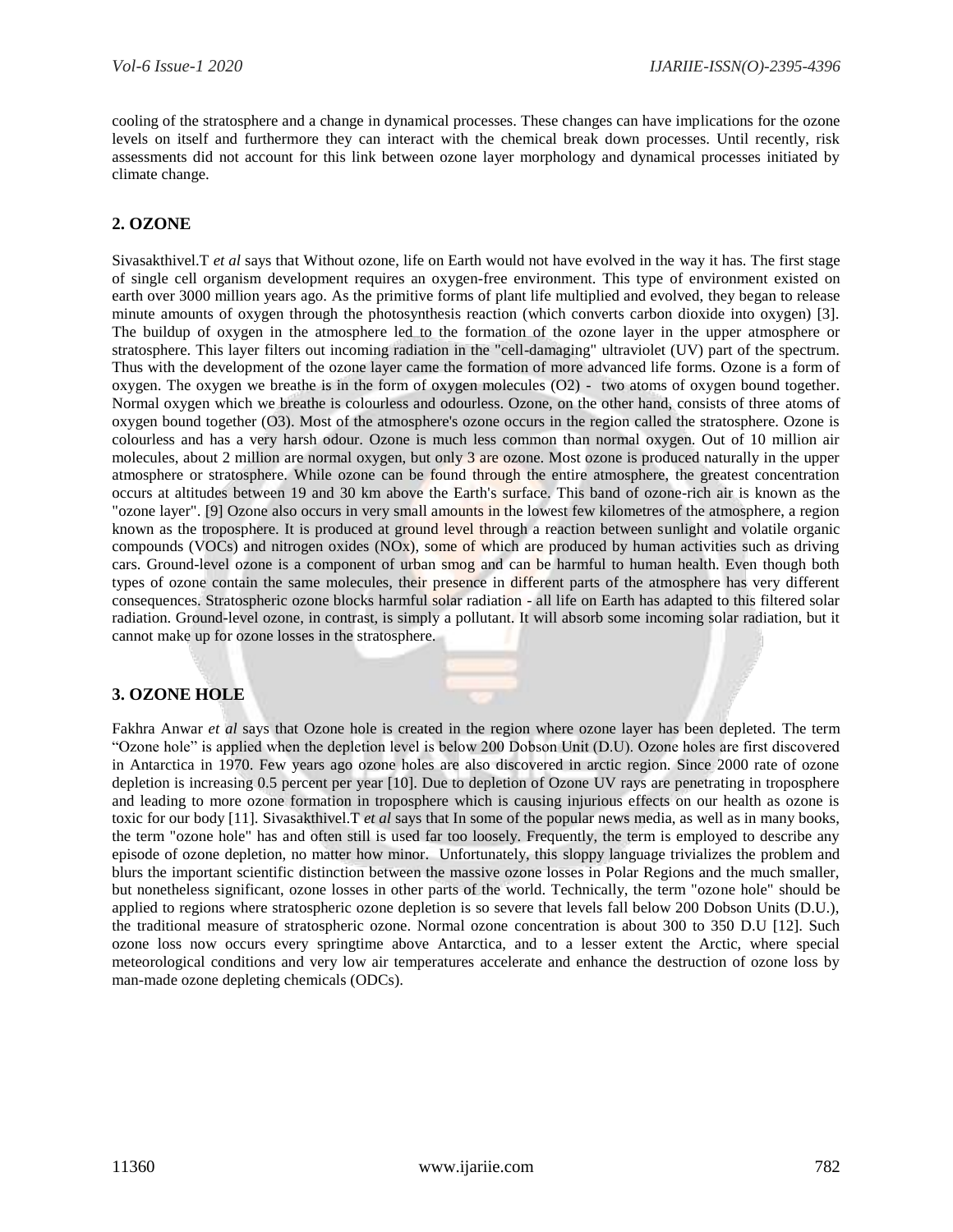

**Fig -1:** Image of the largest [Antarctic](https://en.wikipedia.org/wiki/Antarctic) ozone hole ever recorded over the [South Pole](https://en.wikipedia.org/wiki/South_Pole)

#### **4. OZONE DEPLETION**

Ozone depletion, gradual thinning of [Earth'](https://www.britannica.com/place/Earth)s [ozone layer](https://www.britannica.com/science/ozone-layer) in the upper [atmosphere](https://www.britannica.com/science/atmosphere) caused by the release of chemical [compounds](https://www.merriam-webster.com/dictionary/compounds) containing gaseous [chlorine](https://www.britannica.com/science/chlorine) or [bromine](https://www.britannica.com/science/bromine) from industry and other human activities. The thinning is most pronounced in the polar regions, especially over [Antarctica.](https://www.britannica.com/place/Antarctica) [Ozone](https://www.britannica.com/science/ozone) depletion is a major environmental problem because it increases the amount of [ultraviolet \(UV\) radiation](https://www.britannica.com/science/ultraviolet-radiation) that reaches Earth's surface, which increases the rate of [skin cancer,](https://www.britannica.com/science/skin-cancer) [eye cataracts,](https://www.britannica.com/science/cataract-eye) and genetic and [immune system](https://www.britannica.com/science/immune-system) damage. The [Montreal Protocol,](https://www.britannica.com/event/Montreal-Protocol) ratified in 1987, was the first of several [comprehensive](https://www.merriam-webster.com/dictionary/comprehensive) international agreements enacted to halt the production and use of ozone-depleting chemicals. As a result of continued international cooperation on this issue, the ozone layer is expected to recover over time. Ozone depletion consists of two related events observed since the late 1970s: a steady lowering of about four percent in the total amount of [ozone](https://en.wikipedia.org/wiki/Ozone) in [Earth's](https://en.wikipedia.org/wiki/Earth) atmosphere (the [ozone layer\)](https://en.wikipedia.org/wiki/Ozone_layer), and a much larger springtime decrease in [stratospheric](https://en.wikipedia.org/wiki/Stratospheric) ozone around Earth's polar regions[3].



**Fig -2:** ozone depletion reaction

The latter phenomenon is referred to as the ozone hole. There are also springtime polar [tropospheric ozone depletion](https://en.wikipedia.org/wiki/Tropospheric_ozone_depletion_events)  [events](https://en.wikipedia.org/wiki/Tropospheric_ozone_depletion_events) in addition to these stratospheric events. In 2019, [NASA](https://en.wikipedia.org/wiki/NASA) announced the "ozone hole" was the smallest ever since it was first discovered in 1982[4][5]. The main cause of ozone depletion and the ozone hole is manufactured chemicals, especially manufactured [halocarbon](https://en.wikipedia.org/wiki/Halocarbon) [refrigerants,](https://en.wikipedia.org/wiki/Refrigerant) [solvents,](https://en.wikipedia.org/wiki/Solvent) [propellants](https://en.wikipedia.org/wiki/Propellant) and foam[-blowing](https://en.wikipedia.org/wiki/Blowing_agent)  [agents](https://en.wikipedia.org/wiki/Blowing_agent) [\(chlorofluorocarbons](https://en.wikipedia.org/wiki/Chlorofluorocarbon) (CFCs), HCFCs, [halons\)](https://en.wikipedia.org/wiki/Haloalkanes), referred to as ozone-depleting substances (ODS). These compounds are transported into the stratosphere by [turbulent mixing](https://en.wikipedia.org/wiki/Turbulence) after being emitted from the surface, mixing much faster than the molecules can settle. Once in the stratosphere, they release halogen atoms through [photodissociation,](https://en.wikipedia.org/wiki/Photodissociation) which [catalyze](https://en.wikipedia.org/wiki/Catalyze) the breakdown of ozone  $(O_3)$  into oxygen  $(O_2)[6]$ . Both types of ozone depletion were observed to increase as emissions of halocarbons increased. Ozone depletion and the ozone hole have generated worldwide concern over increased cancer risks and other negative effects. The ozone layer prevents most harmful [UV](https://en.wikipedia.org/wiki/UV) wavelengths of [ultraviolet](https://en.wikipedia.org/wiki/Ultraviolet) light (UV light) from passing through the [Earth's atmosphere.](https://en.wikipedia.org/wiki/Earth%27s_atmosphere) These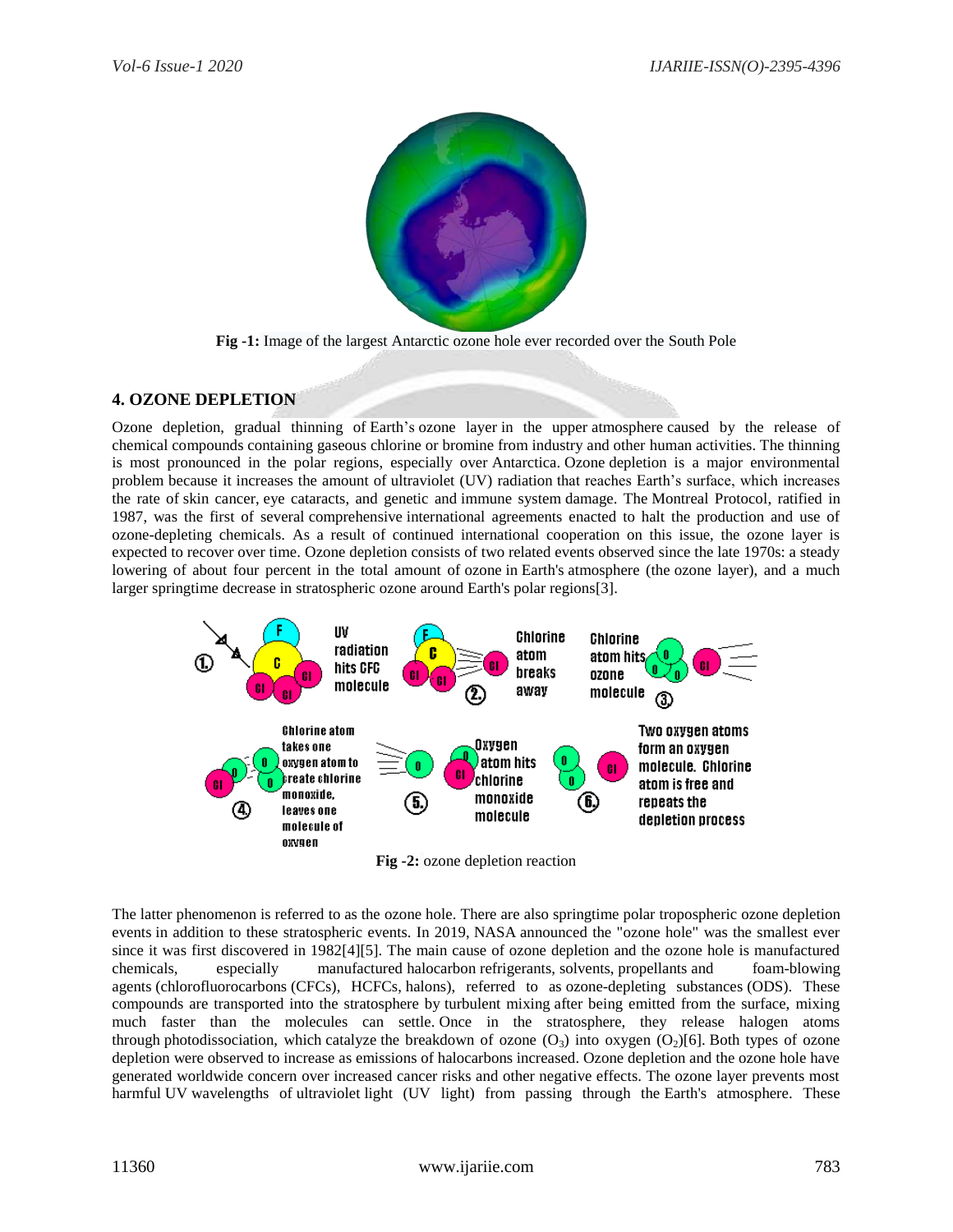wavelengths cause [skin cancer,](https://en.wikipedia.org/wiki/Skin_cancer) [sunburn](https://en.wikipedia.org/wiki/Sunburn) and [cataracts,](https://en.wikipedia.org/wiki/Cataracts) which were projected to increase dramatically as a result of thinning ozone, as well as harming plants and animals. These concerns led to the adoption of the [Montreal](https://en.wikipedia.org/wiki/Montreal_Protocol)  [Protocol](https://en.wikipedia.org/wiki/Montreal_Protocol) in 1987, which bans the production of CFCs, halons and other ozone-depleting chemicals. The ban came into effect in 1989. Ozone levels stabilized by the mid-1990s and began to recover in the 2000s[7][8]. Recovery is projected to continue over the next century, and the ozone hole is expected to reach pre-1980 levels by around 2075. The Montreal Protocol is considered the most successful international environmental agreement to date.



**Fig -3:** Total ozone depletion layer

### **5. OZONE LAYER EFFECTS**

Peter M. *et al* & Sivasakthivel.T *et al* says that Increased penetration of solar UV-B radiation is likely to have profound impact on human health with potential risks of eye diseases, skin cancer and infectious diseases [13]. UV radiation is known to damage the cornea and lens of the eye. Chronic exposure to UV-B could lead to cataract of the cortical and posterior subcapsular forms. UV-B radiation can adversely affect the immune system causing a number of infectious diseases. In light skinned human populations, it is likely to develop nonmelanoma skin cancer (NMSC). Experiments on animals show that UV exposure decreases the immune response to skin cancers, infectious agents and other antigens.

D. H. Stedman *et al* defines that it is a known fact that the physiological and developmental processes of plants are affected by UV-B radiation. Scientists believe that an increase in UV-B levels would necessitate using more UV-B tolerant cultivar and breeding new tolerant ones in agriculture. In forests and grasslands increased UV-B radiation is likely to result in changes in species composition (mutation) thus altering the bio-diversity in different ecosystems [14]. UV-B could also affect the plant community indirectly resulting in changes in plant form, secondary metabolism, etc. These changes can have important implications for plant competitive balance, plant pathogens and bio-geochemical cycles.

Sivasakthivel.T *et al* defines reduction of stratospheric ozone and increased penetration of UV-B radiation result in higher photo dissociation rates of key trace gases that control the chemical reactivity of the troposphere. This can increase both production and destruction of ozone and related oxidants such as hydrogen peroxide which are known to have adverse effects on human health, terrestrial plants and outdoor materials. Changes in the atmospheric concentrations of the hydroxyl radical (OH) may change the atmospheric lifetimes of important gases such as methane and substitutes of chlorofluoro carbons (CFCs). Increased troposphere reactivity could also lead to increased production of particulates such as cloud condensation nuclei from the oxidation and subsequent nucleation of sulphur of both anthropogenic and natural origin (e.g. COS and DMS).

Fakhra Anwar *et al* defines the effects on eyes & skin of humans, the major cause of blindness in this world is cataracts. There would be 0.3% - 0.6% increase in risk of cataract if there will be 1% decrease in Ozone level [15]. Eye lens can be damaged by oxidative agents. Oxidative oxygen produced by UV radiation can severely damage eye lens and cornea of eye is also badly damaged by UV radiation [16]-[17]. Photokeratitis, cataract, blindness all are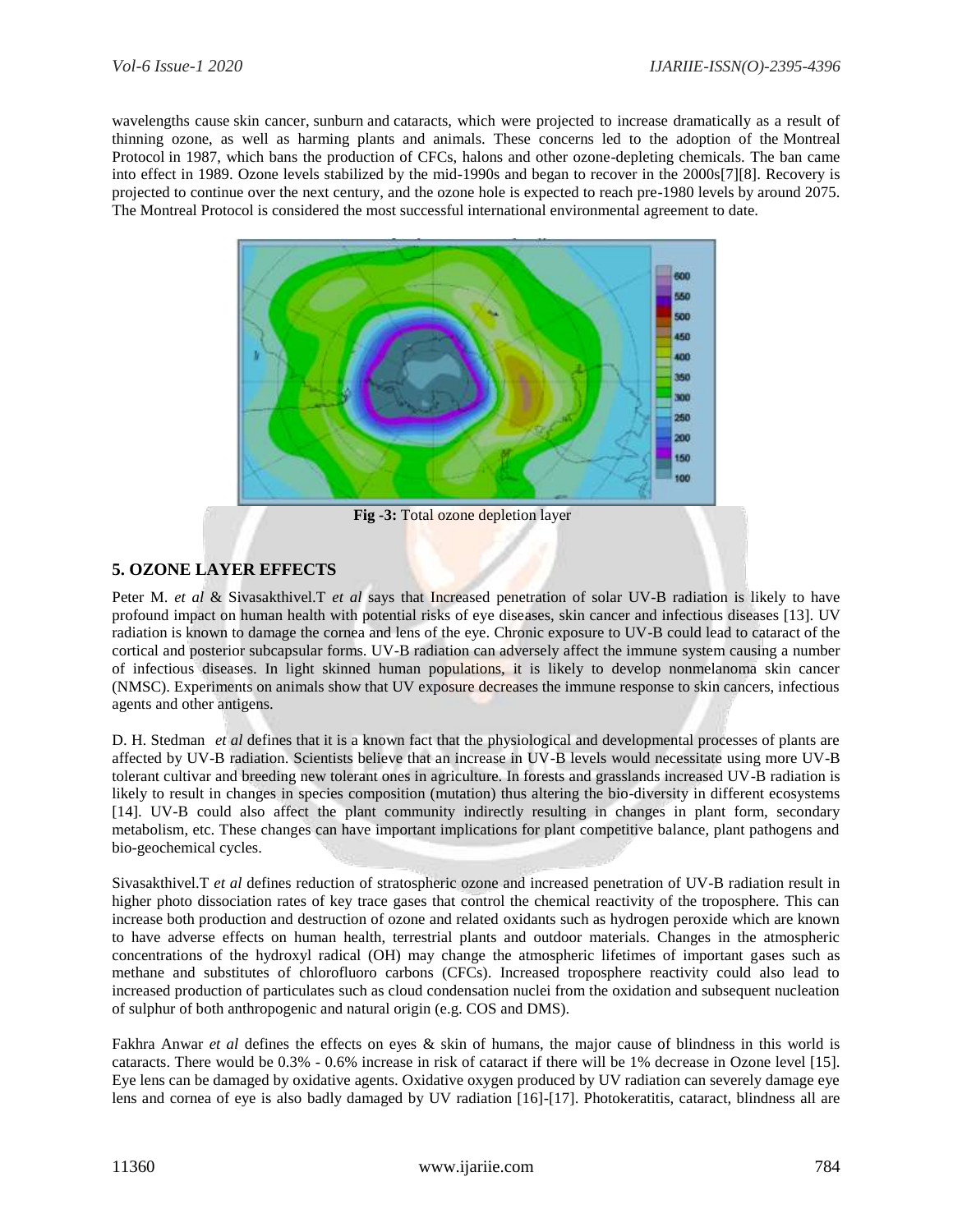caused due to UV rays [18]. Exposure to UV radiations can cause skin cancer. UV radiations alter the structure of biomolecules and thus lead to different diseases [19] Skin is the most often exposed part of body to UV radiations There are two types of skin cancer, Melanoma and Non-melanoma. Melanoma is most serious form of cancer and is often fatal, while non-melanoma is most common type and less fatal. Depletion of ozone layer leads to both Sun burn and skin cancer [20].

#### **6. CONCLUSIONS**

Under the auspices of United Nations Environment Programme (UNEP), including the United States have cooperatively taken action to stop ozone depletion with the "The Montreal Protocol on Substances that Deplete the Ozone Layer", signed in 1987. Scientist's are concerned that continued global warming will accelerate ozone destruction and increase stratospheric ozone depletion. Ozone depletion gets worse when the stratosphere (where the ozone layer is), becomes colder. Because global warming traps heat in the troposphere, less heat reaches the stratosphere which will make it colder. Ozone layer is continuously depleting which is highly alarming situation of today. Chloroflourocarbons are major cause of ozone depletion. These substances should be banned or we should use their alternatives so that in future we can protect ourselves from the harmful effects of UV radiation. Human eye and skin are the most exposed part of the body to these radiations. So there is high degree of incidence of blindness and skin cancer disease increasing day by day with the depletion of ozone layer so we should use sunglasses and full body clothes especially in summer when there is high intensity of sunlight so that we can protect our body from harmful UV radiations. We should also use sun block creams to protect our skin.

## **7. REFERENCES**

- 1) <https://www.environment.gov.au/protection/ozone/publications/ozone-layer-factsheet>
- 2) Slaper, H., Daniel, J.S., de Gruiji, F.R., and van der Leun, J.C., 1996. Estimates of ozone depletion and skin cancer incidence to examine the Vienna convention achievements. NATURE, 384, 256-25 8.
- 3) *["Twenty Questions and Answers About the Ozone Layer"](http://acdb-ext.gsfc.nasa.gov/Documents/O3_Assessments/Docs/WMO_2010/Q2_QA.pdf) (PDF). Scientific Assessment of Ozone Depletion: 2010. World Meteorological Organization. 2011. Retrieved March 13, 2015.*
- 4) [https://www.wsj.com/articles/ozone-hole-above-antarctica-shrinks-to-smallest-size-on-record-](https://www.wsj.com/articles/ozone-hole-above-antarctica-shrinks-to-smallest-size-on-record-11571847944)[11571847944](https://www.wsj.com/articles/ozone-hole-above-antarctica-shrinks-to-smallest-size-on-record-11571847944)
- 5) <https://nypost.com/2019/10/22/antarctic-ozone-hole-shrinks-to-smallest-size-on-record-due-to-rare-event/>
- 6) Andino, Jean M. (October 21, 1999). ["Chlorofluorocarbons \(CFCs\) are heavier](http://www.sciam.com/article.cfm?id=chlorofluorocarbons-cfcs) than air, so how do [scientists suppose that these chemicals reach the altitude of the ozone layer to adversely affect](http://www.sciam.com/article.cfm?id=chlorofluorocarbons-cfcs)  it [?".](http://www.sciam.com/article.cfm?id=chlorofluorocarbons-cfcs) *Scientific American*. **264**: 68.
- 7) *["Part III. The Science of the Ozone Hole".](http://www.atm.ch.cam.ac.uk/tour/part3.html) Retrieved March 5, 2007.*
- 8) ["The Antarctic Ozone Hole Will Recover".](https://svs.gsfc.nasa.gov/30602) NASA. June 4, 2015. Retrieved August 5, 2017.
- 9) "Production, Sales, and Atmospheric Release of Fluorocarbons," Alternative Fluorocarbons Environmental Acceptability Study(AFEAS), Washington, DC 1996.
- 10) Rozema, J., Boelen, P. and Blokker, P. (2005) Depletion of Stratospheric Ozone over the Antarctic and Arctic: Responses of Plants of Polar Terrestrial Ecosystems to Enhanced UV-B, an Overview. *Environmental Pollution*, **137**,428-442.<http://dx.doi.org/10.1016/j.envpol.2005.01.048>
- 11) Fears, T.R., Bird, C.C., Guerry, D., Sagebiel, R.W., Gail, M.H., Elder, D.E., Halpern, A., Holly, E.A., Hartge, P. and Tucker, M.A. (2002) Average Midrange Ultraviolet Radiation Flux and Time Outdoors Predict Melanoma Risk. *Cancer Research*, **62**, 3992-3996.
- 12) Alternative Fluorocarbons Environmental Acceptability Study (AFEAS), Washington, DC, 1995.
- 13) Morrisette, Peter M. "The Evolution of Policy Responses to Stratospheric Ozone Depletion". *Natural Resources Journal,* vol. 29, 1995.
- 14) D. H. Stedman, "Atomic Chlorine and the Chlorine Monoxide Radicalin the Stratosphere: Three in Situ Observations." *Science,* vol.198,1981.
- 15) United Nations Environment Programme (1994) Environmental Effects of Ozone Depletion: 1994 Assessment. UNEP,Nairobi.
- 16) Christenson, L.J., Borrowman, T.A., Vachon, C.M., *et al.* (2005) Incidence of Basal Cell and Squamous Cell Carcinomas in a Population Younger Than 40 Years. *JAMA*, **294**, 681-690. <http://dx.doi.org/10.1001/jama.294.6.681>